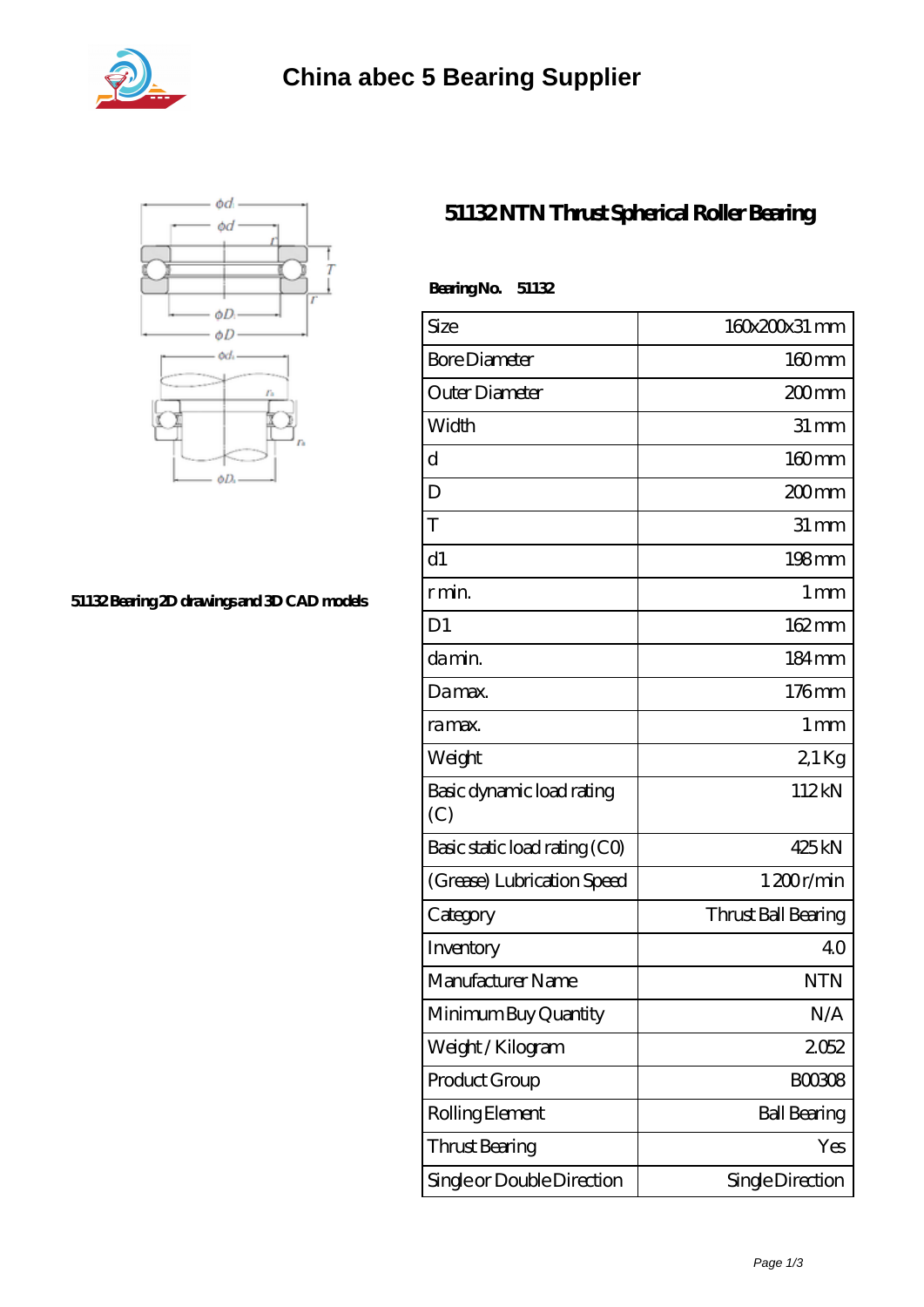

| <b>Banded</b>                          | No                                                                                                                                                                          |
|----------------------------------------|-----------------------------------------------------------------------------------------------------------------------------------------------------------------------------|
| Cage Material                          | Steel                                                                                                                                                                       |
| Precision Class                        | ABEC 1   ISO PO                                                                                                                                                             |
| Component Description                  | Roller Assembly Plus<br>Raceways                                                                                                                                            |
| <b>Other Features</b>                  | Single Row   With Flat Seat                                                                                                                                                 |
| Long Description                       | 160MM Bore 1; 162MM<br>Bore 2, 200MM Outside<br>Diameter; 31MM Height;<br><b>Ball Bearing, Single</b><br>Direction; Not Banded;<br>Steel Cage; ABEC 1   ISO PO<br>Precision |
| Inch - Metric                          | Metric                                                                                                                                                                      |
| Category                               | Thrust Ball Bearings                                                                                                                                                        |
| <b>UNSPSC</b>                          | 31171552                                                                                                                                                                    |
| Harmonized Tariff Code                 | 8482.105008                                                                                                                                                                 |
| Noun                                   | Bearing                                                                                                                                                                     |
| Keyword String                         | <b>Ball Thrust</b>                                                                                                                                                          |
| Manufacturer URL                       | http://www.ntnamerica.co<br>m                                                                                                                                               |
| Manufacturer Item Number               | 51132                                                                                                                                                                       |
| Weight/LBS                             | 462971                                                                                                                                                                      |
| Outside Diameter                       | 7.874 Inch   200 Millimeter                                                                                                                                                 |
| Height                                 | 1.22 Inch   31 Millimeter                                                                                                                                                   |
| Bore 1                                 | 6.299 Inch   160 Millimeter                                                                                                                                                 |
| Bore 2                                 | 6378Inch   162 Millimeter                                                                                                                                                   |
| Overall Height with<br>Aligning Washer | OInch   OMillimeter                                                                                                                                                         |
| bore diameter:                         | $160$ mm                                                                                                                                                                    |
| dynamic load capacity:                 | 112000N                                                                                                                                                                     |
| outside diameter:                      | $198$ mm                                                                                                                                                                    |
| operating temperature<br>range:        | $-40$ to $120^{\circ}$ C                                                                                                                                                    |
| overall width:                         | $31 \,\mathrm{mm}$                                                                                                                                                          |
|                                        |                                                                                                                                                                             |